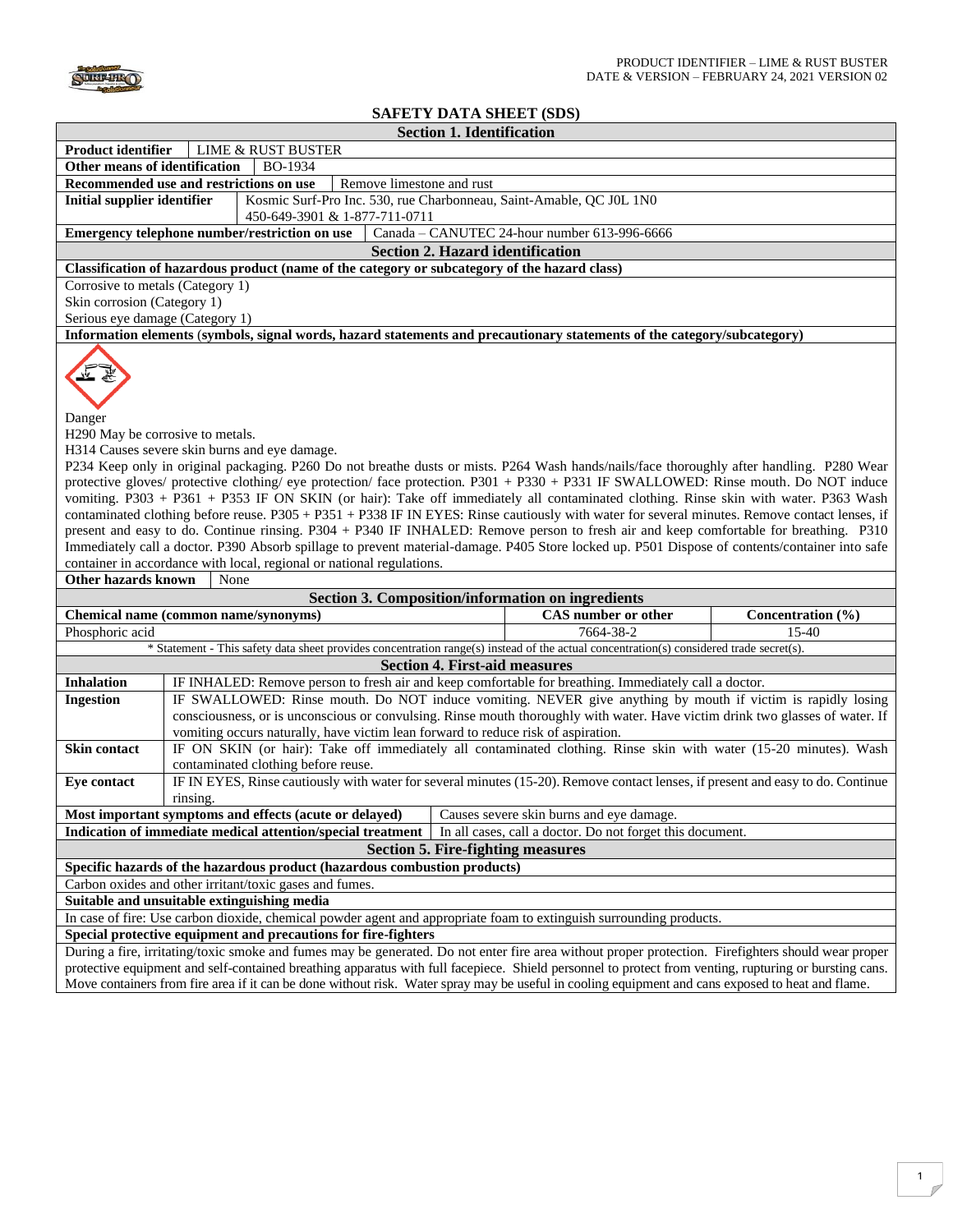

#### **Section 6. Accidental release measures**

#### **Personal precautions, protective equipment and emergency procedures**

Absorb spillage to prevent material-damage. Restrict access to area until completion of clean-up. Ensure clean-up is conducted by trained personnel only. All persons dealing with clean-up should wear the appropriate protective equipment (See Section 8).

### **Methods and materials for containment and cleaning up**

Ventilate area of release. Stop the leak if it can be done safely. Contain and absorb any spilled liquid concentrate with inert absorbent material, then place material into a container for later disposal (see Section 13). Contaminated absorbent material may pose the same hazards as the spilled product. Notify the appropriate authorities as required.

#### **Section 7. Handling and storage**

## **Precautions for safe handling**

May be corrosive to metals. Keep only in original packaging. Wear protective gloves/ protective clothing/ eye protection/ face protection. Before handling, it is very important that engineering controls are operating, and that protective equipment requirements and personal hygiene measures are being followed. People working with this chemical should be properly trained regarding its hazards and its safe use. Inspect containers for leaks before handling. Label containers appropriately. Ensure proper ventilation. Avoid breathing dust/fume/gas/mist/vapours/spray. Avoid contact with eyes, skin and clothing. Keep away from heat, sparks and flame. Avoid generating high concentrations of dusts, vapours or mists. Keep away from incompatible materials (Section 10). Keep containers closed when not in use. Empty containers are always dangerous. Refer also to Section 8.

### **Conditions for safe storage, including any incompatibilities**

Store in a well-ventilated place. Keep container tightly closed. Keep cool. Store locked up. Store away from incompatible materials (Section 10). Inspect all incoming containers to make sure they are properly labelled and not damaged. Storage area should be clearly identified, clear of obstruction and accessible only to trained personnel. Inspect periodically for damage or leaks.

# **Section 8. Exposure controls/Personal protection**

**Control parameters (biological limit values or exposure limit values and source of those values)**  Exposure limits: CAS 7664-38-2 – ACGIH – TLV-TWA 1 mg/m<sup>3</sup> (STEL 3 mg/m<sup>3</sup>) & PEL-TWA 1 mg/m<sup>3</sup>

#### **Appropriate engineering controls**

Use under well-ventilated conditions. Local exhaust ventilation system is recommended to maintain concentrations of contaminants below exposure limits. Make emergency eyewash stations, safety/quick-drench showers, and washing facilities available in work area.

# **Individual protection measures/personal protective equipment**

Respiratory protection is required if the concentrations are higher than the exposure limits. Use a NIOSH approved respirators if the exposure limits are unknown. Chemically protective gloves (impervious), and other protective clothing to prevent prolonged or repeated skin contact, must be worn during all handling operations. Wear protective chemical splash goggles to prevent mists from entering the eyes. Wash hands/nails/face thoroughly after handling. Do not eat, drink or smoke when using this product. Practice good personal hygiene after using this material. Remove and wash contaminated work clothing before re-use.

| <b>Section 9. Physical and chemical properties</b>                                 |                                                                 |  |  |  |
|------------------------------------------------------------------------------------|-----------------------------------------------------------------|--|--|--|
| Appearance, physical state/colour<br>Clear liquid                                  | Vapour pressure<br>Not available                                |  |  |  |
| Odour<br>Fresh                                                                     | Vapour density<br>Not available                                 |  |  |  |
| <b>Odour threshold</b><br>Not available                                            | <b>Relative density</b><br>1.156                                |  |  |  |
| $1 - 2$<br>рH                                                                      | <b>Solubility</b><br>Soluble                                    |  |  |  |
| <b>Melting/freezing point</b><br>Not available                                     | <b>Partition coefficient - n-octanol/water</b><br>Not available |  |  |  |
| Initial boiling point/range<br>$100^{\circ}$ C                                     | <b>Auto-ignition temperature</b><br>Not available               |  |  |  |
| <b>Flash point</b><br>Not available                                                | <b>Decomposition temperature</b><br>Not available               |  |  |  |
| <b>Viscosity</b><br>Not available<br><b>Evaporation rate</b><br>Not available      |                                                                 |  |  |  |
| <b>Flammability (solids and gases)</b><br>Not available                            | <b>VOC</b><br>Not available                                     |  |  |  |
| Upper and lower flammability/explosive limits<br>Not available                     | <b>Other</b><br>None known                                      |  |  |  |
| Section 10. Stability and reactivity                                               |                                                                 |  |  |  |
| <b>Reactivity</b>                                                                  |                                                                 |  |  |  |
| Does not react under the recommended storage and handling conditions prescribed.   |                                                                 |  |  |  |
| <b>Chemical stability</b>                                                          |                                                                 |  |  |  |
| Stable under the recommended storage and handling conditions prescribed.           |                                                                 |  |  |  |
| <b>Possibility of hazardous reactions</b>                                          |                                                                 |  |  |  |
| When mixed with incompatible materials.                                            |                                                                 |  |  |  |
| Conditions to avoid (static discharge, shock or vibration)                         |                                                                 |  |  |  |
| Keep away from heat, hot surfaces, sparks, open flames and other ignition sources. |                                                                 |  |  |  |
| <b>Incompatible materials</b>                                                      |                                                                 |  |  |  |
| Oxidizing materials; bases; some metals; etc.                                      |                                                                 |  |  |  |
| <b>Hazardous decomposition products</b>                                            |                                                                 |  |  |  |
| None known                                                                         |                                                                 |  |  |  |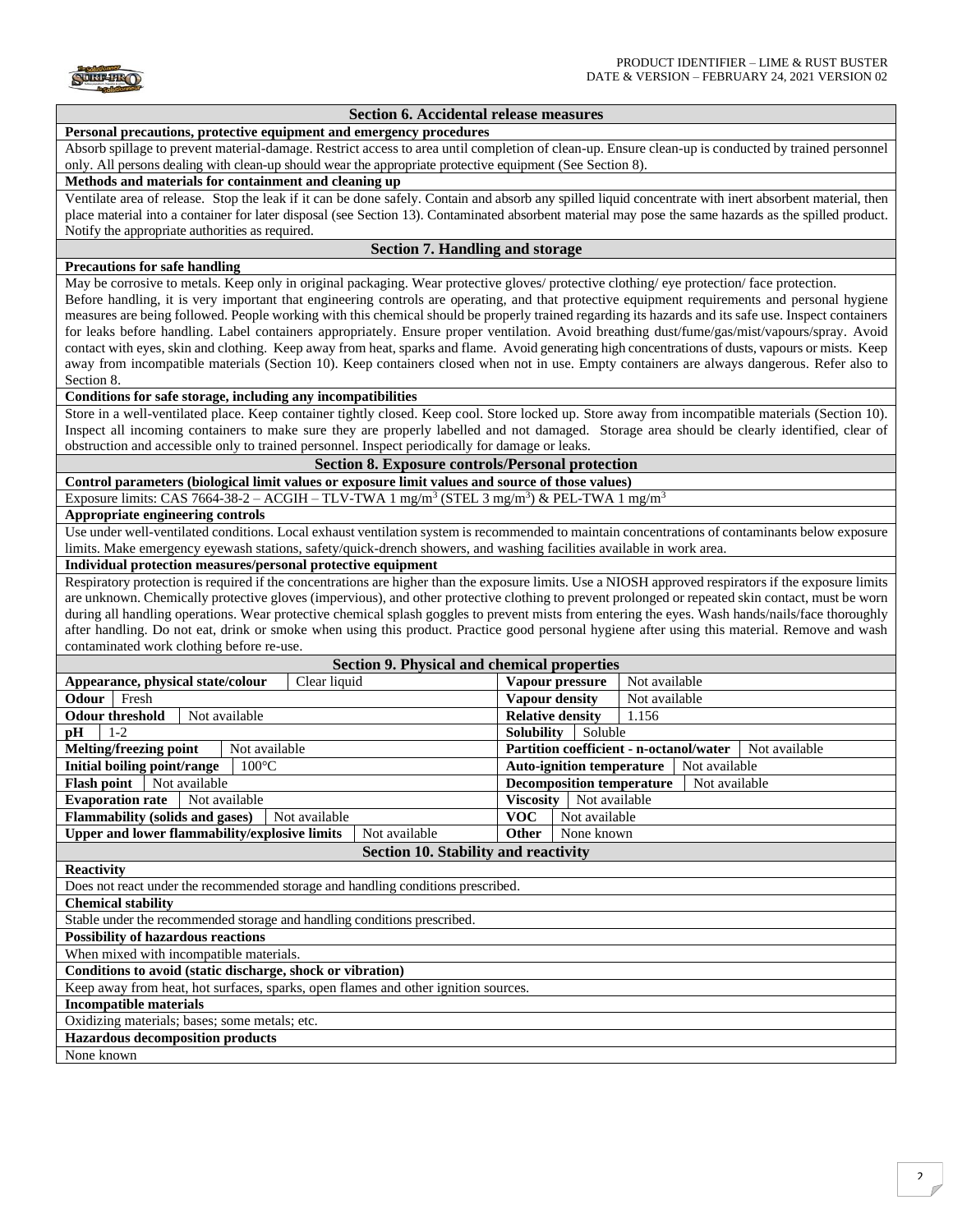

| <b>Section 11. Toxicological information</b>                                                                                                            |  |  |  |  |
|---------------------------------------------------------------------------------------------------------------------------------------------------------|--|--|--|--|
| Information on the likely routes of exposure (inhalation, ingestion, skin and eye contact)                                                              |  |  |  |  |
| Causes severe skin burns and eye damage.                                                                                                                |  |  |  |  |
| Symptoms related to the physical, chemical and toxicological characteristics                                                                            |  |  |  |  |
| Skin burn, redness, stinging, pain; Eye burn, redness, tearing; Digestive tract burn; Respiratory tract burn, coughing, shortness of breath, dizziness, |  |  |  |  |
| drowsiness, nausea and headaches.                                                                                                                       |  |  |  |  |
| Delayed and immediate effects (chronic effects from short-term and long-term exposure)                                                                  |  |  |  |  |
| Skin Sensitization - No data available; Respiratory Sensitization - No data available; Germ Cell Mutagenicity - No data available; Carcinogenicity      |  |  |  |  |
| - No ingredient listed by IARC, ACGIH, NTP or OSHA Reproductive Toxicity - No data available; Specific Target Organ Toxicity - Single                   |  |  |  |  |
| Exposure - No data available; Specific Target Organ Toxicity - Repeated Exposure - No data available; Aspiration Hazard - No data available;            |  |  |  |  |
| Health Hazards Not Otherwise Classified – No data available.                                                                                            |  |  |  |  |
| Numerical measures of toxicity (ATE; LD <sub>50</sub> & LC <sub>50</sub> )                                                                              |  |  |  |  |
| CAS 7664-38-2 LD <sub>50</sub> Oral - Rat - 1530 mg/kg; LC <sub>50</sub> Inhalation - Rat - 4 h - no data; LD <sub>50</sub> Dermal - Rabbit - no data   |  |  |  |  |
| ATE not available in this document.                                                                                                                     |  |  |  |  |
| <b>Section 12. Ecological information</b>                                                                                                               |  |  |  |  |
| No data available for the product<br>Ecotoxicity (aquatic and terrestrial information)                                                                  |  |  |  |  |
| <b>Persistence and degradability</b><br>No data available                                                                                               |  |  |  |  |
| <b>Bioaccumulative potential</b><br>No data available                                                                                                   |  |  |  |  |
| <b>Mobility in soil</b><br>No data available                                                                                                            |  |  |  |  |
| <b>Other adverse effects</b><br>No data available                                                                                                       |  |  |  |  |
| <b>Section 13. Disposal considerations</b>                                                                                                              |  |  |  |  |
| Information on safe handling for disposal/methods of disposal/contaminated packaging                                                                    |  |  |  |  |
| Dispose of contents/container into safe container in accordance with local, regional or national regulations.                                           |  |  |  |  |
| <b>Section 14. Transport information</b>                                                                                                                |  |  |  |  |
| UN number; Proper shipping name; Class(es); Packing group (PG) of the TDG Regulations                                                                   |  |  |  |  |
| UN1805; PHOSPHORIC ACID SOLUTION; CLASS 8; PG III                                                                                                       |  |  |  |  |
| UN number; Proper shipping name; Class(es); Packing group (PG) of the IMDG (maritime)                                                                   |  |  |  |  |
| UN1805; PHOSPHORIC ACID SOLUTION; CLASS 8; PG III                                                                                                       |  |  |  |  |
| UN number; Proper shipping name; Class(es); Packing group (PG) of the IATA (air)                                                                        |  |  |  |  |
| UN1805; PHOSPHORIC ACID SOLUTION; CLASS 8; PG III                                                                                                       |  |  |  |  |
| Special precautions (transport/conveyance)<br>May also be shipped as a LIMITED QUANTITY in accordance with TDG.                                         |  |  |  |  |
| <b>Environmental hazards (IMDG or other)</b><br>None                                                                                                    |  |  |  |  |
| Bulk transport (usually more than 450 L in capacity)<br>Possible                                                                                        |  |  |  |  |
| <b>Section 15. Regulatory information</b>                                                                                                               |  |  |  |  |
| Refer to Section 2 for the appropriate classification. This product has been classified in accordance<br>Safety/health Canadian regulations specifics   |  |  |  |  |
| with the hazard criteria of the Hazardous Products Regulations (HPR).                                                                                   |  |  |  |  |
| <b>Environmental Canadian regulations specifics</b><br>Refer to Section 3 for ingredient(s) of the DSL                                                  |  |  |  |  |
| Safety/health/environmental outside regulations specifics                                                                                               |  |  |  |  |
| None                                                                                                                                                    |  |  |  |  |